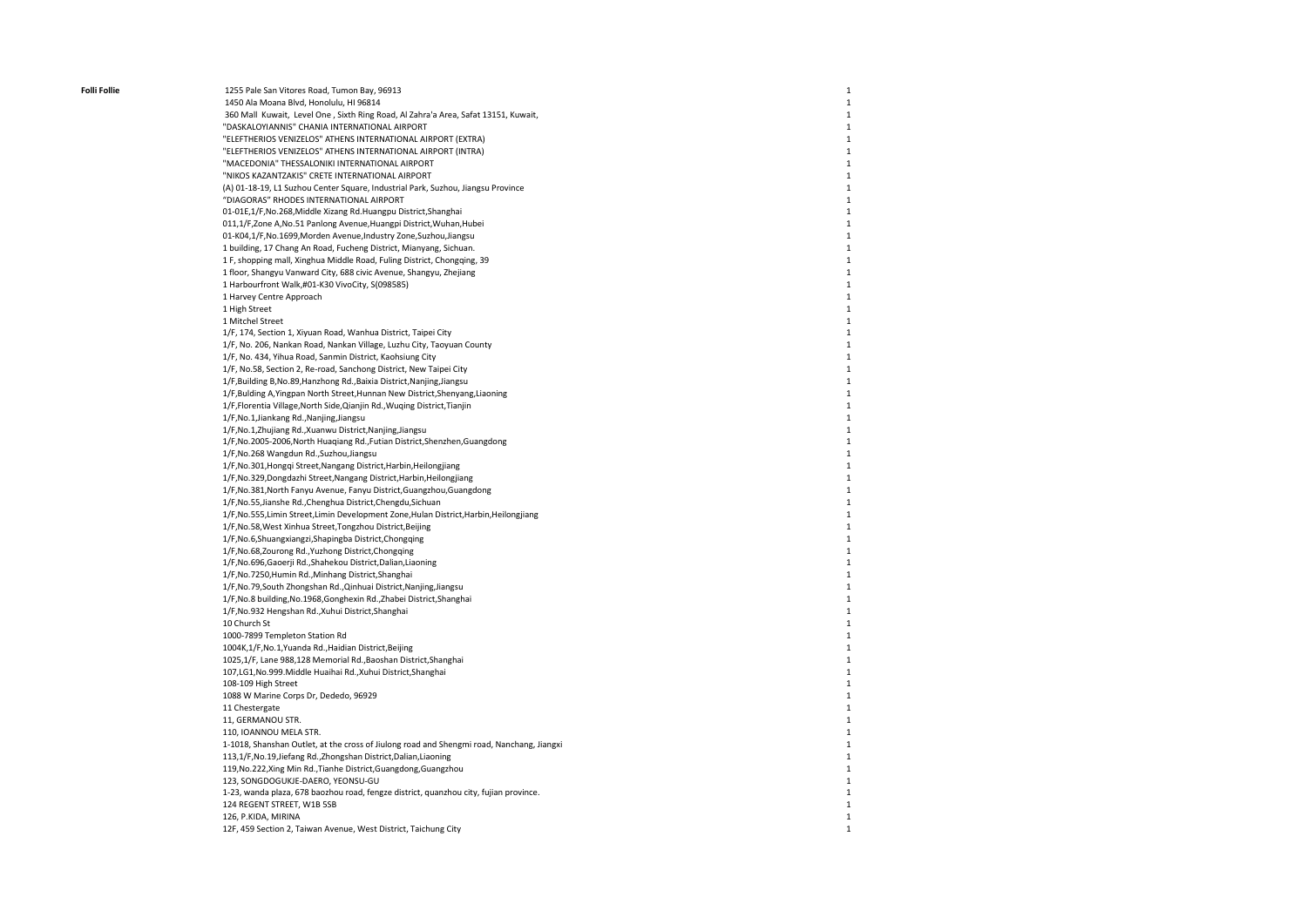| 1-4-16, SHINSAIBASHI SUJI, CHUO-KU, OSAKA-SHI, OSAKA                                                                             | $\mathbf{1}$ |
|----------------------------------------------------------------------------------------------------------------------------------|--------------|
| 148-2, No.128, Zhongjie Rd., Shenhe District, Shenyang, Liaoning                                                                 | $\mathbf 1$  |
| 15 - 17 Southgate                                                                                                                | $\mathbf{1}$ |
| 152 High Street                                                                                                                  | $\mathbf 1$  |
| 158,1/F, No.9289, Binhe Avenue, Futian District, Shenzhen, Guangdong                                                             | $\mathbf 1$  |
| 16 Finvoy Road                                                                                                                   | $\mathbf{1}$ |
| 16 High Baxter Street                                                                                                            | $\mathbf 1$  |
| 16, STASSIKRATOUS STR.                                                                                                           | $\mathbf 1$  |
| 17, GRIGORIOU LAMPRAKI                                                                                                           | $\mathbf 1$  |
| 179,1/F, No.208, Tianhe Rd., Tianhe District, Guangzhou, Guangdong                                                               | $\mathbf 1$  |
| 185 Greenwich St.                                                                                                                | $\mathbf{1}$ |
| 1F ruby C108, new life hall, SM ii, no.399, xiamen road, xiamen, fujian province.                                                | $\mathbf 1$  |
| 1F, 177 Zhongshan Road, Nanchang, Jiangx                                                                                         | $\mathbf 1$  |
| 1F, 4-10 HIGASHIMARUNOUCHI, TSU-SHI, MIE                                                                                         | $\mathbf 1$  |
| 1F, beiguo mall, no. 188, zhongshan east road, shijiazhuang city, hebei province.                                                | 1            |
| 1F, century 37, Jiefang Road chamber of Commerce, Linfen, Shanxi.                                                                | $\mathbf{1}$ |
| 1F, Chengdu Kade Shopping Center (Taurus shop), 183 Jinniu District Jiao Da Road, Chengdu, Sichuan                               | $\mathbf 1$  |
| 1F, Fortune Plaza, 1367 Chongqing Road, Changyi District, Jilin                                                                  | $\mathbf 1$  |
| 1F, Hengyang Crystal Plaza, 2 Shanxi Road, Hengyang, Hunan.                                                                      | 1            |
| 1F, Impression city, Nantong City, Jiangsu                                                                                       | $\mathbf{1}$ |
| 1F, international shopping center, no.123, chang 'an middle road, yanta district, xi 'an city, shaanxi province.                 | $\mathbf 1$  |
| 1F, Jin Du store, Maoming department store, 139 culture Road, Qinhuangdao, Hebei                                                 | $\mathbf 1$  |
| 1F, Jinding shopping center, Dongchangfu District, Liaocheng, Shandong                                                           | $\mathbf 1$  |
| 1F, jinhua department store, no.1 west street, xi 'an, shaanxi province.                                                         | 1            |
| 1F, jinhua high new store, no. 55, science and technology road, high-tech industrial development zone, xi 'an, shaanxi province. | $\mathbf{1}$ |
| 1F, jinhua, xibeijiao, fengcheng district, jingkai district, xi 'an, shaanxi province                                            | $\mathbf 1$  |
| 1F, Kai hang Plaza, 288 Xingpu Avenue, Donggang, Zhoushan, Zhejiang, China.                                                      | $\mathbf 1$  |
| 1F, Le bin department store, 128 Nanjing Road, Tianjin.                                                                          | $\mathbf 1$  |
| 1F, Liansheng Plaza, four pier, Jiujiang.                                                                                        | 1            |
| 1F, Liuzhou Industry & Trade Building, No. 2, Longcheng Road, Liuzhou, Guangxi                                                   | $\mathbf 1$  |
| 1F, nine party shopping center, Changzheng Avenue, Zhanggong District, Ganzhou, Jiangxi                                          | $\mathbf 1$  |
| 1F, No. 302 Hanjiang Middle Road, Hanjiang District, Yangzhou, Jiangsu                                                           | 1            |
| 1F, No. 88 Huang Xing Middle Road, Tianxin District, Changsha, Hunan                                                             | $\mathbf 1$  |
| 1F, No. 96, Suzhou Road, Hefei City, Anhui Province, Drum Tower commercial building 1F                                           | 1            |
| 1F, shopping center, Wangjiang Road, Shushan District, Hefei                                                                     | $\mathbf 1$  |
| 1F, Shun Lian International Shopping Center, Jihua five road, Chancheng District, Foshan                                         | $\mathbf 1$  |
| 1F, Tangshan department store, 125 Xinhua Road, North Road, Tangshan City.                                                       | $\mathbf{1}$ |
| 1F, Wanda Department store, No. 50 Xinhua Road, Guangyang District, Langfang, Hebei                                              | $\mathbf 1$  |
| 1F, Wanda Plaza, Nanchang                                                                                                        | 1            |
| 1F, Wangfujing department store, 858 Zhongshan Avenue, Jianghan District, Wuhan.                                                 | $\mathbf 1$  |
| 1F, wangfujing, no.128, wusi road, gulou district, fuzhou, fujian.                                                               | $\mathbf 1$  |
| 1F,N.130, Ma On Shan Road, Baohe District, Hefei, Anhui, Baohe Wanda                                                             | $\mathbf{1}$ |
| 1F, No. 318, Rennan Road, Tian Jia An District, Huainan, Anhui,                                                                  | $\mathbf 1$  |
| 1F, No. 785 Changjiang Middle Road, Tongling, Tongling, Anhui                                                                    | 1            |
| 1F, Yihua commercial building, three road, Zhongshan, Zhongshan, Guangdong Province                                              | $\mathbf 1$  |
| 1F., No.165, Sec. 4, Zhongxiao E. Rd., Da'an Dist., Taipei City 106, Taiwan (R.O.C.)                                             | $\mathbf 1$  |
| 1F., No.337, Sec. 3, Nanjing E. Rd., Songshan Dist., Taipei City 105, Taiwan (R.O.C.)                                            | $\mathbf{1}$ |
| 1F-B29, Sasseur art center, No.12 Mozhou east road, Nanjing Jiangsu.                                                             | $\mathbf 1$  |
| 1-H7,1/F,No.1-365,Lane 58,Zhuoyao Rd.,Zhuqiao Town,Pudong District,Shanghai                                                      | $\mathbf 1$  |
| 2/F, No.15, Zongfu Rd., Jinjiang District, Chengdu, Sichuan                                                                      | $\mathbf 1$  |
| 2/F, No.86, North Taiyuan Street, Heping District, Shenyang, Liaoning                                                            | $\mathbf 1$  |
| 20, ERMOU & ALKEOU STR.                                                                                                          | $\mathbf{1}$ |
| 20, ERMOU & ALKEOU STR. TK 811100                                                                                                | $\mathbf 1$  |
| 21 O'Connell St                                                                                                                  | $\mathbf 1$  |
| 22, TSIMISKI STR.                                                                                                                | $\mathbf 1$  |
| 2-3 O'Connell St                                                                                                                 | 1            |
| 2-4 MARKET SQUARE NORTH                                                                                                          | $\mathbf{1}$ |
| 2424 Kalakaua Ave, Honolulu, HI 96815                                                                                            | 1            |
| 25-27 Ferryquay Street                                                                                                           | 1            |
| 2F, Intime In77D, No. 239, Yanan Road, Hangzhou                                                                                  | 1            |
| 2F, meimei department store, no. 589, friendly north road, urumqi, xinjiang.                                                     | 1            |
| 2F, No. 98, Changjiang River, Hefei, Anhui Province, Yintai 2F                                                                   | $\mathbf{1}$ |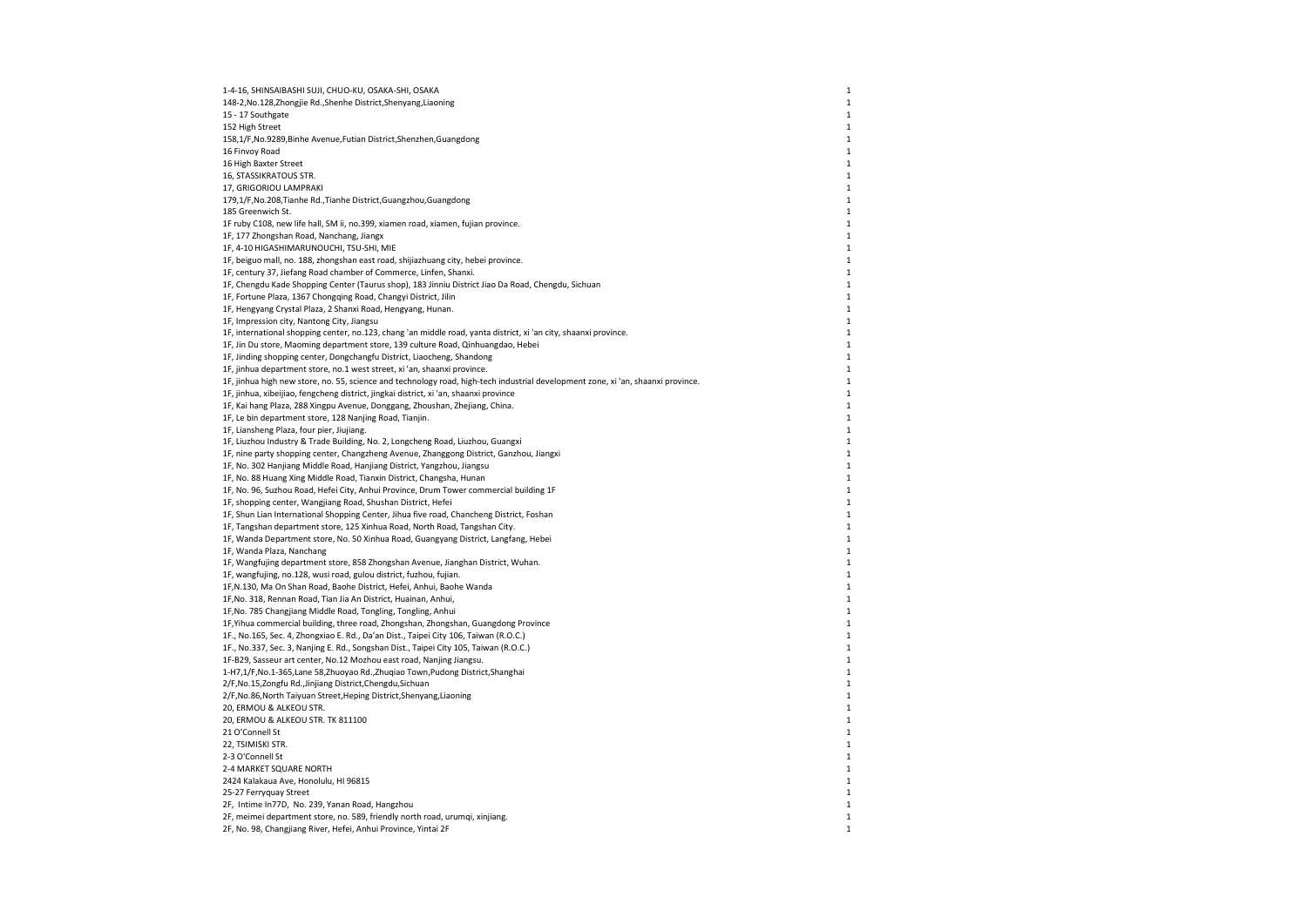2F., No.161-B, Sec. 3, Sanmin Rd., North Dist., Taichung City 404, Taiwan (R.O.C.) 2F., No.162, Zhongshan Rd., West Central Dist., Tainan City 700, Taiwan (R.O.C.) 2F., No.213, Sanduo 3rd Rd., Qianzhen Dist., Kaohsiung City 806, Taiwan (R.O.C.) 2F., No.658, Sec. 1, Ximen Rd., West Central Dist., Tainan City 700, Taiwan (R.O.C.) 2F., No.789, Zhonghua 5th Rd., Qianzhen Dist., Kaohsiung City 806, Taiwan (R.O.C.) 2F., No.9, Songshou Rd., Xinyi Dist., Taipei City 110, Taiwan (R.O.C.) 2nd Floor, No.152, Heping Road, Songshan District, Taipei City 3 Park Street 3/F,No.106,Anlong Street,Daoli District,Harbin,Heilongjiang 3/F,No.1255,Chongqing Rd.,Chaoyang District,Changchun,Jilin 30 East Midlands Designer Outlet 30 The Mall 305-307 High Rd 3F., No.12, Nanjing W. Rd., Zhongshan Dist., Taipei City 104, Taiwan (R.O.C.) 3F., No.301, Sec. 3, Taiwan Blvd., Xitun Dist., Taichung City 407, Taiwan (R.O.C.) 3F., No.767, Bo'ai 2nd Rd., Zuoying Dist., Kaohsiung City 813, Taiwan (R.O.C.) 44 Patrick St. 493, Oxford Street London W1C 2AU 4F., No.300, Sec. 3, Zhongxiao E. Rd., Da'an Dist., Taipei City 106, Taiwan (R.O.C.) 4F., No.66, Sec. 1, Zhongxiao W. Rd., Zhongzheng Dist., Taipei City 100, Taiwan (R.O.C.) 50, MEZONOS STR. 52, FANEROMENIS AVE. 6, FILIPPOU ARGENTI STR. 62C, GLAVANI STR. 7 Taran Walk 76 High Street 8 Market Sq. 8 O'Connell Street 8, KARANASIOU STR. A119,1/F,No.1,Outlets Rd.,New North Zone,Yubei District,Chongqing A4-101B,1/F,No.18,Xiqin Rd.,New District,Wuxi,Jiangsu A4-110A,No.99,Shengtang Avenue,Tangshan Street,Jiangning District,Nanjing,Jiangsu AA-27,1/F,No.1,Dongchangan Avenue,Dongcheng District,Beijing ALAMEDA DE SAN ANTÓN, 52 ARTURO ALVAREZ BUYLLA, 5 AV. ALCALDE FEDERICO MOLINA, 1ºA AV. ALCALDE RAMON PASTOR, 2 AV. ANDALUCIA, 34 AV. ANDALUCIA, 4-6 AV. COMANDANTE JOSÉ MANUEL RIPOLLES, 2 AV. DIAGONAL, 471-473 AV. EDUARDO GUITIAN, S/N AV. JAIME III, 15 AV. JUAN CARLOS I, S/N AV. MENÉNDEZ PIDAL, 15 Av. Meritxell 44, Andorra la Vella, AV.CANTABRIA Nº19 AV.CONSTITUCIÓN Nº20 AV.ESPAÑA Nº1 AV.EUROPA N25 AV.GALICIA Nº5 AV.ISLA DE MURANO 15 AV.JOSE MESA Y LOPEZ 16·18 AV.JUAN CARLOS I 28 BAJO AVD. DE MADRID, 31 AVD.GREGORIO GEA Nº22 AVENIDA LOS PESCADORES Nº51 B046,1/F,No.228 Tianhe Rd.,Tianhe District,Guangzhou,Guangdong B1/F, Sogo Dept. Store, Causeway Bay, Hong Kong B151,No.2888 Huqingping highway(A9),Qingpu District,Shanghai B152,No.199,Qichao Rd.,Lianhang Economic District,Hangzhou,Zhejiang B154-155, B1 Floor, Wangfu Central, Beijing

1

1

1

1

1

1

1

1

1

1

1

1

1

1

1

1

1

1

1

1

1

1

1

1

1

1

1

1

1

1

1

1

1

1

1

2

1

1

2

1

2

1

1

1

1

1

1

1

1

1

1

 $\overline{2}$ 

1

1

1

1

1

1

1

1

1

1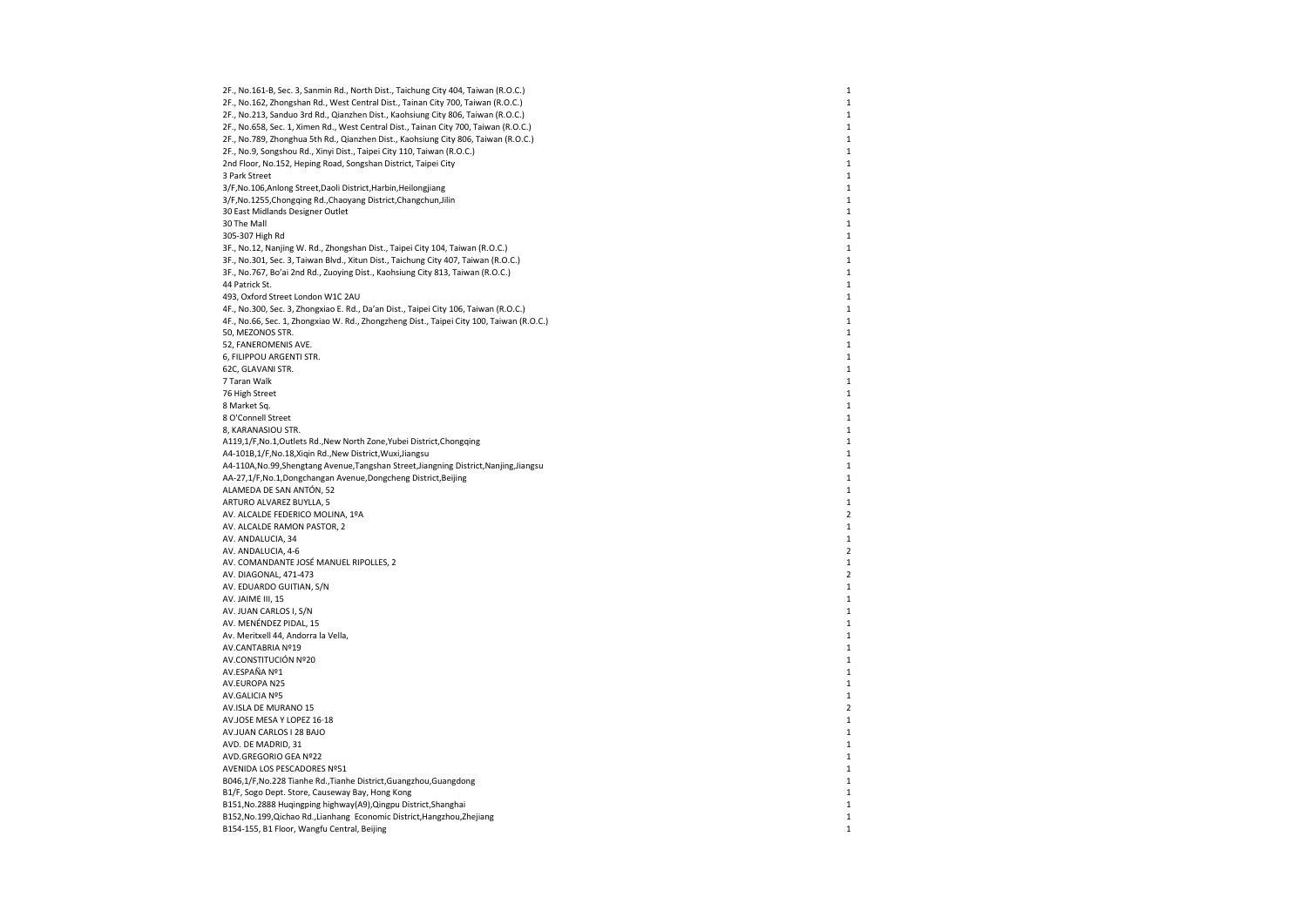| B1F., No.266-1, Chenggong 1st Rd., Qianjin Dist., Kaohsiung City 801, Taiwan (R.O.C.)                  | $\mathbf{1}$   |
|--------------------------------------------------------------------------------------------------------|----------------|
| <b>Baintree Outlet</b>                                                                                 | $\mathbf{1}$   |
| <b>Bentalls</b>                                                                                        | $\mathbf{1}$   |
| <b>Bridge Street</b>                                                                                   | $\mathbf{1}$   |
| BROWN THOMAS, 14-16 O'CONNELL STREET, Limerick, Ireland                                                | $\mathbf{1}$   |
| BROWN THOMAS, 18-21 PATRICK STR, Cork City, Ireland                                                    | 1              |
| C/ GENERAL GALLARZA Nº8                                                                                | 1              |
| C/DARIO DE REGOLLOS, Nº 13                                                                             | $\mathbf{1}$   |
| c/ de la Sal nº 2                                                                                      | $\mathbf{1}$   |
| C/ GOMEZ NUÑEZ, 3                                                                                      | $\mathbf{1}$   |
| C/ ISILLA, Nº 11 BAJO                                                                                  | $\mathbf{1}$   |
| C/CAMARA Nº20                                                                                          | $\mathbf{1}$   |
| C/FRAY JUAN Nº11                                                                                       | $\mathbf{1}$   |
| C/JOSE RIVA Nº1                                                                                        | 1              |
| C/LIBERTAD Nº8                                                                                         | $\mathbf{1}$   |
| C/LUGAR NUEVO Nº                                                                                       | $\mathbf{1}$   |
| C/LUIS MOROTE Nº7                                                                                      | $\mathbf{1}$   |
| C/MARTIRES Nº17                                                                                        | $\mathbf{1}$   |
| C/POZO CONCEJO Nº2                                                                                     | $\mathbf{1}$   |
| C/Ramblas 114                                                                                          | $1\,$          |
| C/SANTA ANNA Nº8                                                                                       | 1              |
| C/SANTIAGO DE COMPOSTELA 36 1ºD                                                                        | $\mathbf{1}$   |
| C/SELVA DE MAR Nº21                                                                                    | $\mathbf 1$    |
| C26B,1/F,No.6,Yuesheng Rd.,Changyang Town,Fangshan District,Beijing                                    | $\mathbf{1}$   |
| C8, No.969, Yangcheng Ring Rd., Wei Ting, SIP, Industry Zone, Suzhou, Jiangsu                          | $\mathbf{1}$   |
| CALLE CASP 33 A                                                                                        |                |
|                                                                                                        | 1              |
| CALLE MONDOLIA Nº30                                                                                    | $\mathbf{1}$   |
| CAMINO DE LAS ERILLAS, S/N                                                                             | 1              |
| Camp Hopson                                                                                            | $\mathbf{1}$   |
| CC PALM BEACH, LOCAL 30                                                                                | $\mathbf{1}$   |
| CENTRAIR BUILDING #2 3F, 1-1 CENTRAIR, TOKONAME-SHI, AICHI                                             | $\mathbf{1}$   |
| CENTRE COMMERCIAL INTERNATIONAL DE VAL D'EUROPE                                                        | $\mathbf{1}$   |
| CHOSUN HOTEL SHINSEGAE DUTY FREE SHOP, 3F, #1411-1, JOONG-DONG                                         | 1              |
| CITY DFS, 38, HANEUL-GIL                                                                               | $1\,$          |
| <b>College Street</b>                                                                                  | $\mathbf{1}$   |
| CRTA. ANDALUCIA, KM. 22.800                                                                            | $\mathbf{1}$   |
| CRTA. STA MARIA TRANSIERRA C/V RONDA PONIENTE                                                          | $\mathbf 1$    |
| CRTA. TOLEDO, KM.9 (C.C. PARQUE SUR)                                                                   | $\overline{2}$ |
| CTRA. DE EXTREMADURA, KM 23.500                                                                        | $\overline{2}$ |
| CTRA. DE LA VIRGEN, 20-22                                                                              | $\overline{2}$ |
| CTRA. EXTREMADURA (N·V) KM, 12.500                                                                     | $\overline{2}$ |
| CTRA.GRAL LA CUESTA-TACO Nº18 EDIF.ALBORADA                                                            | $\mathbf{1}$   |
| D226-3,2/F, No.1618, West Nanjing Rd., Jing'an District, Shanghai                                      | $\mathbf{1}$   |
| DAIMARU FUKUOKA TENJIN 1F, 1-4-1, TENJIN, CHUO-KU, , FUKUOKA-SHI, FUKUOKA                              | $\mathbf{1}$   |
| DAIMARU KOBE 1F, 40, AKASHICHO, CHUO-KU, KOBE-SHI, HYOGO                                               | $\mathbf{1}$   |
| DAIMARU KYOTO 1F, 79, TACHIURINISHIMACHI, TAKAKURANISHIIRU, SHIJO-DO-RI, SHIMOGYO-KU, KYOTO-SHI, KYOTO | $\mathbf{1}$   |
| DAIMARU SAPPORO 1F, N5-W4-7, CHUO-KU, SAPPORO-SHI, HOKKAIDO                                            | $\mathbf{1}$   |
| DAIMARU UMEDA 3F, 3-1-1, UMEDA, KITA-KU, OSAKA-SHI, OSAKA                                              | 1              |
| DEBENHAMS OLYMPIA, 369 28TH OCTOBER AVE.                                                               | $\mathbf{1}$   |
| Door 4, domestic departure hall, 3 / f, terminal T3, baoan airport, shenzhen, guangdong.               | $\mathbf 1$    |
| <b>DUBAI</b>                                                                                           | $\overline{2}$ |
| E01-32, No.1123, Changning Rd, Changning District, Shanghai                                            | $\mathbf{1}$   |
| E-124, No.1055 Longhu Road, Jinzhong District, Taiyuan, Shanxi                                         | 1              |
| E3, No. 28, Shugang Rd., Guicheng Street, Nanhai District, Foshan, Guangdong                           | 1              |
| ENTAS DUTY FREE SHOP, 13F,1128-3, Guwol 1-dong, Namdong-gu                                             | $\mathbf 1$    |
| ERMOU 110A                                                                                             | $\mathbf{1}$   |
| ESTELLA, 9                                                                                             | $\mathbf{1}$   |
| F08,1F Florentia Village Shopping Center, No.888 Yinxing Road, Pixian, Chengdu                         | $\mathbf{1}$   |
| F1029 West Red Square Mall, No.299 Haxidajie, Nangang District, Harbin, Heilongjiang                   | $\mathbf{1}$   |
| Featherstone Road                                                                                      | 1              |
|                                                                                                        |                |
| Fesco GmBH                                                                                             | $\mathbf{1}$   |
| FF EL CORTE INGLES C/PINTOR SOROLLA 28, VALENCIA 46002                                                 | $\mathbf{1}$   |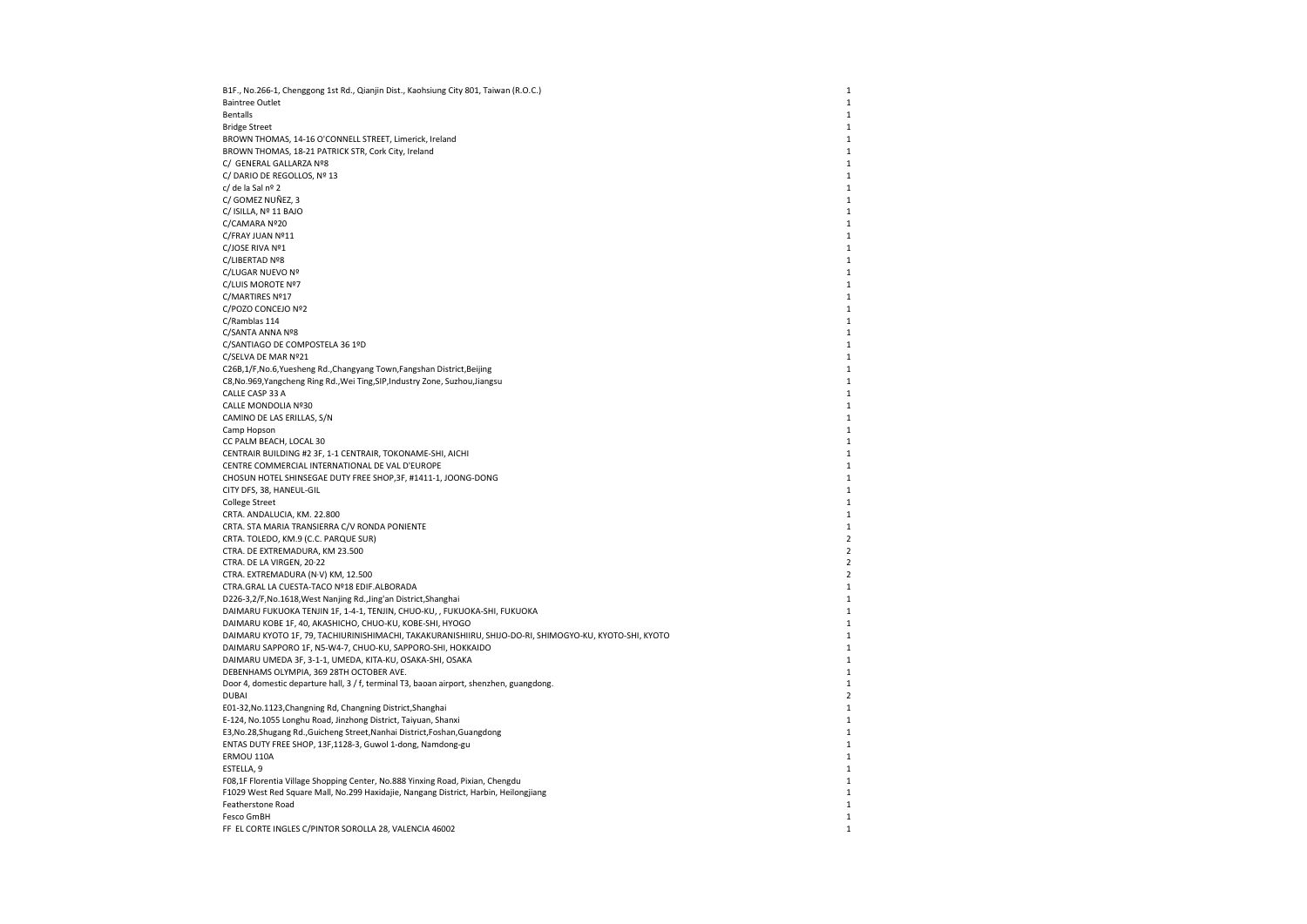| FF EL CORTE INGLES CASTELLANA, 71 Y 85, MADRID 28005                                                                                   | 1            |
|----------------------------------------------------------------------------------------------------------------------------------------|--------------|
| FF C/Ercilla, 28. 48011 BILBAO                                                                                                         | $\mathbf{1}$ |
| FF EL CORTE INGLES C/ Ramón y Cajal 57, 15006 La Coruña                                                                                | 1            |
| FF EL CORTE INGLES Sevilla Nervion c/Luis Montoro 122-128 Sevilla 41005                                                                | 1            |
| FF EL CORTE INGLES Avda. de Francia. C/Pintor Maella 37, 46023 VALENCIA                                                                | 1            |
| FF EL CORTE INGLES Avda. de la Libertad nº1 MURCIA 30009                                                                               | $\mathbf{1}$ |
| FF El CORTE INGLES DIAGONAL Avda Diagonal 617, Barcelona 08028                                                                         | $\mathbf{1}$ |
| FF El CORTE INGLES GOYA, C/Goya 76, 28009 Madrid                                                                                       | 1            |
| FF EL CORTE INGLES GRAN VIA, 7 Y 9, BILBAO 48001                                                                                       | 1            |
| FF EL CORTE INGLES Preciados 28013 MADRID                                                                                              | 1            |
| FF EL CORTE INGLES PRINCESA, 56, MADRID 28008                                                                                          | $\mathbf{1}$ |
| FF EL CORTE INGLES Vigo, c/ Gran Vía 25, 36203 Vigo                                                                                    | $\mathbf{1}$ |
| FF. EL CORTE INGLES C. C. BAHIA DE SANTANDER CTRA, NACIONAL 634, S/N, POLIGONO NUEVA MONTANA, SANTANDER 39011                          | $\mathbf{1}$ |
| First floor of the 100 famous products center of bengshan mountain, Bengbu, Anhui                                                      | $\mathbf{1}$ |
| FRAY LUIS DE LEÓN, 29                                                                                                                  | 1            |
| FUNABASHI SEIBU 1F, 1-2-1, HONCHO, FUNABASHI-SHI, CHIBA                                                                                | $\mathbf{1}$ |
| FUTAKO TAMAGAWA RISE SHOPPING CENTER TOWN FRONT 1F, 2-21-1, TAMAGAWA, SETAGAYA-KU, TOKYO                                               | 1            |
| G/F, 76 Percival Street, Causeway Bay, Hong Kong                                                                                       | $\mathbf{1}$ |
| Georges Court                                                                                                                          | $\mathbf{1}$ |
| GF07A,1/F,No.168 East Lujiazui Rd.,Pudong District,Shanghai                                                                            | $\mathbf{1}$ |
| GINZA LOFT, GINZA VELVIAKAN 3F, GINZA, CHUO-KU, TOKYO                                                                                  | 1            |
| GINZA MINORI BUILDING 1F, 8-9-15, GINZA, CHUO-KU, TOKYO                                                                                | 1            |
| GINZO DE LIMIA, S/N (C.C. MADRID-2)                                                                                                    | $\mathbf{1}$ |
| GOTEMBA PREMIUM OUTLET #3045, 1312, FUKASAWA,, GOTEMBA-SHI, SHIZUOKA                                                                   | 1            |
| Great Western Designer Outlet Village                                                                                                  | $\mathbf{1}$ |
| H15, Florentia village, Gedian, Ezhou, Hubei Province.                                                                                 | 1            |
| HANKYU UMEDA HONTEN 1F, 8-7, KAKUTACHO, KITA-KU, OSAKA-SHI, OSAKA                                                                      | $\mathbf{1}$ |
| HONOKUNI DEPARTMENTSTORE 1F, 2-10 EKIMAEODORI, TOYOHASHI-SHI, AICHI                                                                    | $\mathbf{1}$ |
| HOTEL GRAND DUTY FREE SHOP, 1F, 305 DONGDAEGU-RO                                                                                       | 1            |
| HOTEL LOTTE MAIN DUTY FREE SHOP, 9F, #1, SOGONG-DONG                                                                                   | 1            |
| HOTEL LOTTE WORLD DUTY FREE SHOP, LOTTE WORLD MALL AVENUEL 8F, OLYMPIC-RO                                                              | 1            |
| House of Fraser Belfast                                                                                                                | 1            |
| House of Fraser Bristol                                                                                                                | $\mathbf{1}$ |
| House of Fraser Cardiff                                                                                                                | $\mathbf{1}$ |
| House of Fraser City                                                                                                                   | $\mathbf{1}$ |
| House of Fraser Glasgow                                                                                                                | 1            |
| House of Fraser High Wycombe                                                                                                           | 1            |
| House of Fraser Loch Lomond                                                                                                            | 1            |
| House of Fraser Manchester                                                                                                             | $\mathbf{1}$ |
| House of Fraser Metro Centre                                                                                                           | $\mathbf{1}$ |
| House of Fraser Victoria                                                                                                               | 1            |
| http://zozo.jp/shop/follifollie/                                                                                                       | 1            |
| https://brandavenue.rakuten.co.jp/ba/shop-follifollie/                                                                                 | 1            |
| https://search-voi.0101.co.jp/voi/shop/follifollie/?intid=shop1_pc_detail                                                              | $\mathbf{1}$ |
| https://www.amazon.co.jp                                                                                                               | 1            |
| https://www.follifollie.co.jp/                                                                                                         | 1            |
| https://www.locondo.jp/shop/brand/Folli+Follie?commercialType=0%7C2%7C3&currentPage=1&alignmentSequence=news+from+date%28text%29%3Ade: | 1            |
| <b>HYDRA BEACH</b>                                                                                                                     | 1            |
| HYUNDAI CHEONHO, #455-8, CHEONHO-DONG 2                                                                                                | $\mathbf{1}$ |
| HYUNDAI DEPT. SHINCHON 1F, #30-33, CHANGCHEON-DONG                                                                                     | 1            |
| I1, No.88, East Shendi Rd., Chuansha Town, Pudong District, Shanghai                                                                   | $\mathbf{1}$ |
| IKSPIARI 334, 1-4, MAIHAMA, URAYASU-SHI, CHIBA                                                                                         | 1            |
| Intu Lakeside                                                                                                                          | 1            |
| I'PARK MALL 6F, 55, HANGANG-DAERO 23-GIL                                                                                               | $\mathbf{1}$ |
| ISETAN SHINJUKU HONKAN 1F, 3-14-1, SHINJUKU, SHINJUKU-KU, TOKYO                                                                        | $\mathbf{1}$ |
| IYOTETSU TAKASHIMAYA 1F, 5-1-1, MINATOMACHI, MATSUYAMA-SHI, EHIME                                                                      | $\mathbf{1}$ |
| JAZZ DREAM NAGASHIMA 1F #1380, 368, URAYASU, NAGASHIMACHO, KUWANA-SHI, MIE                                                             | 1            |
| JR KYOTO ISETAN 2F, HIGASHI-SHIOKOJICHO, SHIOKOJI-SAGARU, KARASUMA-DO-RI, SHIMOGYO-KU, KYOTO-SHI, KYOTO                                | 1            |
| JUAN DE LA CIERVA Nº8                                                                                                                  | $\mathbf{1}$ |
| KARUIZAWA PRINCE SHOPPING PLAZA CM-12, 1016, KARUIZAWA, KARUIZAWAMACHI, KITASAKU-GUN, NAGANO                                           | $\mathbf{1}$ |
| KINGS AVENUE MALL, CORNER AP. PAVLOU & TOMBS OF THE KINGS 2                                                                            | $\mathbf{1}$ |
| KINTETSU ABENO 2F, 1-1-43, ABENO-SUJI, ABENO-KU, OSAKA-SHI, OSAKA                                                                      | 1            |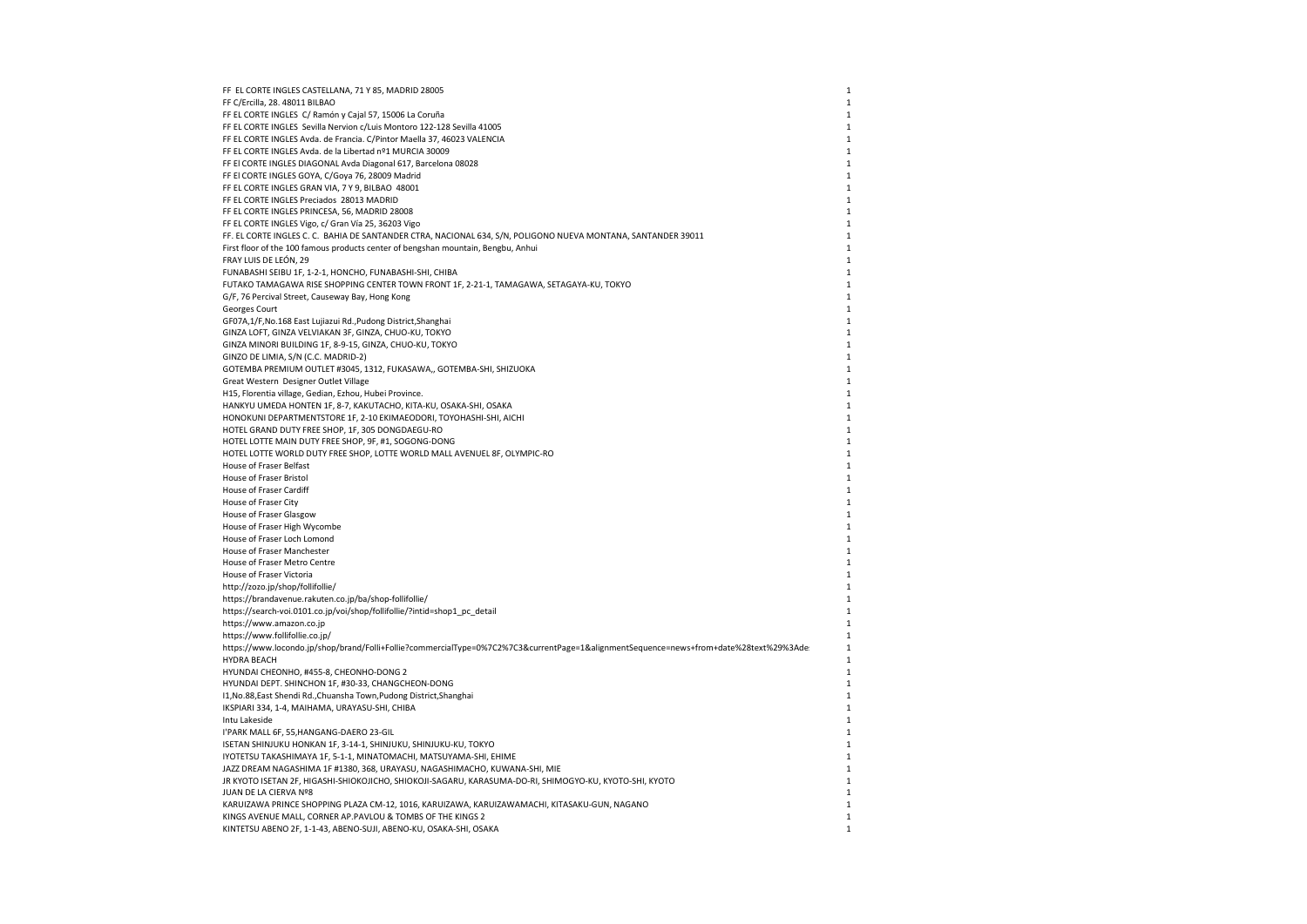| KINTETSU HYAKKATEN NARATEN 1F, 2-4-1 SAIDAIJIHIGASHI-MACHI, NARA-SHI, NARA                                       | $\mathbf 1$    |
|------------------------------------------------------------------------------------------------------------------|----------------|
| KOBE LOFT 1F, SOGO KOBE NEW BUILDING, 8-1-8 ONOEDORI, CHUO-KU, KOBE-SHI, HYOGO                                   | $\,1\,$        |
| KOBE SANDA PREMIUM OUTLET #2615, 7-3, KOZUDAI, KITA-KU, KOBE-SHI, HYOGO                                          | $\mathbf 1$    |
| KOKUSAI BLDG 1F, 3-1-1, MARUNOUCHI, CHIYODA-KU, TOKYO                                                            | $\mathbf 1$    |
| KYOTO TAKASHIMAYA KITAKAN 1F,35,OTABICHO,TERAMACHI HIGASHIIRU,SHIJOUDO-RI, SHIMOGYO-KU, KYOTO-SHI, KYOTO         | $\mathbf{1}$   |
| L129, 1F KK MALL, No.5016 Shennan Road East, Luohu District, Shenzhen                                            | $\mathbf{1}$   |
| L1S-101, No.268, Fuhua Rd.3, Futian District, Shenzhen, Guangdong                                                | $\mathbf{1}$   |
| L2F., No.12-B, Sec. 1, Xuecheng Rd., Dashu Dist., Kaohsiung City 840, Taiwan (R.O.C.)                            | $\mathbf{1}$   |
| LA PAZ 2 AV. DESAMPARADOS, 3                                                                                     | $\mathbf{1}$   |
| LALAPORT YOKOHAMA 1F,16101, 4035-1, IKENOBE-CHO, TSUZUKI-KU, YOKOHAMA-SHI, KANAGAWA                              | $\mathbf{1}$   |
| LANDMARK SHOPPING MALL                                                                                           | $1\,$          |
| LARNACA INTERNATIONAL AIRPORT                                                                                    | $\mathbf{1}$   |
| LAZONA KAWASAKI PLAZA 2F, 72-1, HORIKAWACHO, SAIWAI-KU, KAWASAKI-SHI, KANAGAWA                                   | 1              |
|                                                                                                                  | $\mathbf{1}$   |
| LG174, No.288, Shimenyi Rd., Jing'an District, Shanghai                                                          |                |
| LOTTE DEPT. DONGNAE 1F, 1393, JUNGANG-DAERO,                                                                     | 1              |
| LOTTE DEPT. GANGNAM 2F, 401, DOGOK RO                                                                            | $\mathbf{1}$   |
| LOTTE DEPT. GURI 1F, 261, GYEONGCHUN RO                                                                          | $\mathbf 1$    |
| LOTTE DEPT. GWANGBOK 1F, 2, JUNGANG DAERO 41BEON-GIL                                                             | $\mathbf{1}$   |
| LOTTE DEPT. JAMSIL 1F, #40-1, JAMSIL-DONG                                                                        | $1\,$          |
| LOTTE DEPT. MAIN 1B, #1, SOGONG-DONG                                                                             | 1              |
| LOTTE DUTY FREE TOKYO GINZA STORE, FOLLI FOLLIE, TOKYU PLAZA B4F, 5-2-1 GINZA, CHUO-KU, TOKYO                    | $\mathbf{1}$   |
| LUMINE EST 4F, 3-38-1, SHINJUKU, SHINJUKU-KU, TOKYO                                                              | $\mathbf{1}$   |
| MALL - ECI POZUELO Ctra. De la Coruña km 12,500 28023 Madrid                                                     | $\mathbf{1}$   |
| MALL OF CYPRUS, SHIACOLAS EMPORIUM PARK, 3 VERGINAS STR.                                                         | $\mathbf{1}$   |
| MEITETSU HYAKKATEN HONKAN 1F, 1-2-1 MEIEKI, NAKAMURA-KU, NAGOYA-SHI, AICHI                                       | $\mathbf{1}$   |
| MITSUI OUTLET PARK IRUMA #1762, 3169-1, MIYADERA,, IRUMA-SHI, SAITAMA                                            | $\mathbf{1}$   |
| MITSUI OUTLET PARK KISARAZU #2260, 398, NAKAJIMA, KISARAZU-SHI, CHIBA                                            | $\mathbf{1}$   |
| MITSUI OUTLET PARK KURASHIKI #1670, 12-3, KOTOBIUKICHO, KURASHIKI-SHI, OKAYAMA                                   | $\mathbf 1$    |
| MITSUI OUTLET PARK MAKUHARI A-2F, 2-6-1, HIBINO, MIHAMA-KU, CHIBA-SHI, CHIBA                                     | $\mathbf{1}$   |
| MITSUI OUTLET PARK OYABE #1011, 972-1, NISHI NAKANO, OYABE-SHI, TOYAMA                                           | $\mathbf{1}$   |
| MITSUI OUTLET PARK SAPPORO KITAHIROSHIMA #1680, 3-7-6, OMAGARISAIWAICHO, KITAHIROSHIMA-SHI, HOKKAIDO             | $\mathbf{1}$   |
| MITSUI OUTLET PARK SHIGA RYUO #2660, 1178-694, OAZA KUZUSHI AZA SUNAYAMA, RYUOCHO, GAMO-GUN, SHIGA               | $\mathbf{1}$   |
| MY MALL"" SHOPPING CENTER, 285 FRANKLIN ROOSVELT, SHOP 66                                                        | $\mathbf{1}$   |
| NAGOYA PARCO NISHIKAN 2F, 3-29-1 SAKAE, NAKA-KU, NAGOYA-SHI, AICHI                                               | $\mathbf 1$    |
| Newcombe House                                                                                                   | $\mathbf{1}$   |
| NIIGATA ISETAN 1F, 1-6-1, YACHIYO, CHUO-KU, NIIGATA-SHI, NIIGATA                                                 | $\mathbf{1}$   |
| NISHINOMIYA HANKYU 2F, 14-1, TAKAMATSUCHO, NISHINOMIYA-SHI, HYOGO                                                | $\mathbf{1}$   |
| No. 1 B1, Section 1, Chengde Road, Taipei City                                                                   | $\mathbf{1}$   |
| No. 1, Section 4, Zhongshan North Road, Zhongshan District, Taipei City                                          | 1              |
| No. 147-2 Wufu 2nd Road, Xinxing District, Kaohsiung City                                                        | $\mathbf{1}$   |
| No. 15 Yuhua West Road, Shijiazhuang Bridge West, Hebei province (Hebei Art Center West), Vientiane Tiancheng 1F | $\mathbf{1}$   |
| No. 150, L level, Wang Hai International 8, Hailu East Road, Meilan District, Haikou, Hainan                     | $\mathbf{1}$   |
|                                                                                                                  | $\mathbf{1}$   |
| No. 20, Jingye San Road, Zhongshan District, Taipei City                                                         | 1              |
| No. 244 Zhongzheng Road, Xinzhuang District, New Taipei City                                                     |                |
| No. 356 Section 1, Wenhuasan Road, Linkou District, New Taipei City                                              | $\mathbf{1}$   |
| No. 61, Ai San Road, Renai District, Keelung City                                                                | $\mathbf{1}$   |
| No. 659 Mingshui Road, Zhongshan District, Taipei City                                                           | $\mathbf 1$    |
| No. 67 Dayong Road, Yancheng District, Kaohsiung City                                                            | $\mathbf{1}$   |
| No. 70, 1st Floor, No. 70, Xining South Road, Beishi City (Wanian Building)                                      | $\mathbf{1}$   |
| No. 78, 2nd Section, 3rd Road, Sanchong District, New Taipei City                                                | $\,1\,$        |
| No. 8 Wenci Road, Zuoying District, Kaohsiung City                                                               | $\mathbf{1}$   |
| No. 8, Furong Road, Houli District, Taichung City                                                                | $\mathbf{1}$   |
| No. 8-8, Zhongshan Road, Jinhu Town, Jinmen County                                                               | $\mathbf 1$    |
| No.1 Bohai East Street, Yingkou, Liaoning                                                                        | 1              |
| No.1, Jiuhe Second Street, Zhongli City, Taoyuan County                                                          | $\mathbf{1}$   |
| No.189, Chunde Rd., Zhongli Dist., Taoyuan City 320, Taiwan (R.O.C.)                                             | 1              |
| No.20 Shengli Road, Hsinchu City                                                                                 | $\mathbf{1}$   |
| No.821, Middle Huaihai Rd., Huangpu District, Shanghai                                                           | $\mathbf{1}$   |
| O'Connell Street                                                                                                 | $\mathbf{1}$   |
| ODAKYU SHINJUKU HONKAN 2F, 1-1-3, NISHI-SHINJUKU, SHINJUKU-KU, TOKYO                                             | $\mathbf{1}$   |
| OKINAWA OUTLET MALL ASHIBINAA #2210, 1-188, TOYOSAKI, TOMIGUSUKU-SHI, OKINAWA                                    | $\,1\,$        |
| Online                                                                                                           | $\overline{2}$ |
|                                                                                                                  |                |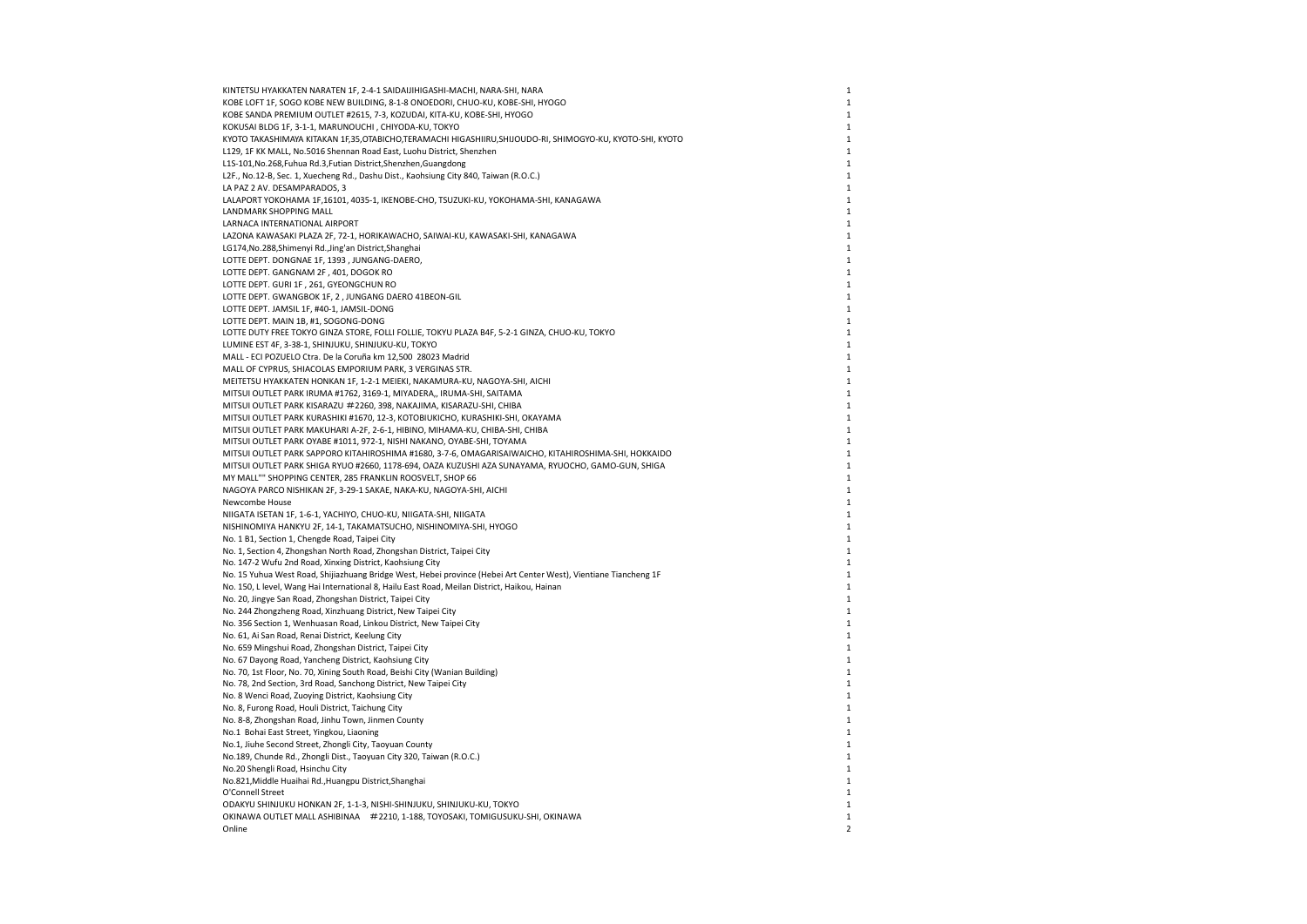OSAKA TAKASHIMAYA 1F HONKAN, 5-1-5, NAMBA, CHUO-KU, OSAKA-SHI, OSAKA 1 PASEO DE MORELA, 1 2 PASEO PEDRO PONCE C/V C/FRESNO 1999 PASEO PEDRO PONCE C/V C/FRESNO PASEO, 26 PASEO, 26 PASEO, 26 PASEO, 26 PASEO, 26 PASEO, 26 PASEO, 26 PASEO, 26 PASEO, 26 PASEO, 26 PASEO, 26 PASEO, 26 PASEO, 26 PASEO, 26 PASEO, 26 PASEO PASEO, 26 and 20 and 20 and 20 and 20 and 20 and 20 and 20 and 20 and 20 and 20 and 20 and 20 and 20 and 20 and 20 and 20 and 20 and 20 and 20 and 20 and 20 and 20 and 20 and 20 and 20 and 20 and 20 and 20 and 20 and 20 an Pearsons of Enfield 2002 and 2008 and 2008 and 2008 and 2008 and 2008 and 2008 and 2008 and 2008 and 2008 and 2008 and 2008 and 2008 and 2008 and 2008 and 2008 and 2008 and 2008 and 2008 and 2008 and 2008 and 2008 and 2008 PILAR, 3-11 2012 12:30 12:30 12:30 12:30 12:30 12:30 12:30 12:30 12:30 12:30 12:30 12:30 12:30 12:30 12:30 12:30 12:30 12:30 12:30 12:30 12:30 12:30 12:30 12:30 12:30 12:30 12:30 12:30 12:30 12:30 12:30 12:30 12:30 12:30 1 Plaza Conde Guadalhorce, Nº 4 1 PLAZA CONSTITUCIÓN Nº6 1 PLAZA MAYOR, № 2 1 POL. IND. AGRELA - ESTRADA. BAÑOS DE ARTEIXO, S/N 1 PROMACHONAS BORDER SHOP 1 PZA. DE LOS CONQUISTADORES, S/N 2 RAMBLA MARQUESA DE CASTELBELL Nº71 1 RAMON ARECES, 2 2 Ramp Development the control of the control of the control of the control of the control of the control of the control of the control of the control of the control of the control of the control of the control of the contro RETAMA, 8 and 1 and 2012 and 2012 and 2012 and 2012 and 2012 and 2012 and 2012 and 2012 and 2012 and 2012 and 201 REVERENDO ELISEO RAMIREZ Nº2 1 RINKU PREMIUM OUTLET #2630, 3-28, RINKUORAI-MINAMI, IZUMISANO-SHI, OSAKA 1 RONDA DE LOS TEJARES 30<br>RONDA LINIVERSITARIA CAJ AV SEVERO OCHOA RONDA UNIVERSITARIA C/V AV SEVERO OCHOA 2 RUA DO RESTOLAL, 60 1  $RUA$  REAL, 29  $1$ Salvador de Madariaga, s/n, local 70 , San Sebastián de los Reyes 28702 MADRID 1 SANYO DEPARTMENTSTORE 1F, 1 MINAMI-MACHI, HIMEJI-SHI, HYOGO 1 SELFRIDGES, THE BULLRING SHOPPING CENTRE, UPPER MALL EAST, B5 4BP 1 Shanghai hongqiao airport terminal 2. 1 Shanghai hongqiao airport terminal 3. 1 SHIBUYA LOFT 1F, 21-1 UDAGAWA-CHO, SHIBUYA-KU, TOKYO 1 SHINJUKU TAKASHIMAYA 2F, 5-24-2, SENDAGAYA, SHIBUYA-KU, TOKYO 1 SHINSEGAE DEPT. CENTUM CITY 1F, #1495, WOO-DONG 1 SHINSEGAE DFS 10F, 77, TOEGYE-RO 1 SHINSEGAE DFS, 272, GONGHANG-RO, JUNG-GU 1 SHISUI PREMIUM OUTLET #1805, 2-4-1, IIZUMI, SHISUI-MACHI, INBA-GUN, CHIBA 1 Shop 1, G/F, 29 Queen's Road Central, Central, Hong Kong 1 Shop 1123, Level 1, Yoho Mall, 8-9 Long Yat Road & 9 Yuen Lung Street, Yuen Long, New Territories 1 Shop 15, 2/F, Florentia Village, 100 Kwai Cheong Road, Kwai Chung, N.T. 1998. The control of the control of the control of the control of the control of the control of the control of the control of the control of the contr Shop 2, 27/F, Horizon Plaza, 2 Lee Wing Street, Ap Lei Chau, Hong Kong 1 Shop 20, G/F & 1/F, Excelsior Plaza, 24-26 East Point Road, Causeway Bay, Hong Kong 1998 Shop 2343A-2344, Harbour City, Tsim Sha Tsui, Kowloon 1 shop 43, Ground Floor, Queen Victoria Building, 455 George Street, Sydney, NSW, 2000 1998 1999 1999 1999 1999 1 Shop 486, Level 4, New Town Plaza, Phase I, Shatin, New Territories 1 Shop 533, Avenue des Champs Élysées, Shoppes at Parisian at The Parisian Macao 1 Shop 72A, G/F, Kowloon Bay International Trade & Exhibition Centre, No. 1 Trademart Drive, Kowloon 1 Shop 810, Shoppes at Venetian, The Venetian® Macao-Resort-Hotel, Macao 1 Shop 97, UG/F, China Hong Kong City, Tsim Sha Tsui, Kowloon 1 shop B-023 DFO South Wharf Shopping Centre, 20 Convention Centre Place, Melbourne, VIC 3006, 1 Shop F1-57, 1 floor, BELLE Plaza, 88 Macao Road, Qingdao, Shandong. 1 Shop G044, Galaxy Macau™ Resort, COTAI, Macao 1. 1998. 2012 1. 2012 1. 2012 1. 2012 1. 2012 1. 2012 1. 2012 1. 2013 1. 2012 1. 2012 1. 2012 1. 2012 1. 2012 1. 2012 1. 2012 1. 2012 1. 2012 1. 2012 1. 2012 1. 2012 1. 2012 1. shop G-088 Chadstone Shopping Centre ,1341 Dandenong Road, Melbourne, VIC 3148 Shop G32 , G/F, Mira Place One, 132 Nathan Road, Tsim Sha Tsui 1 Shop G34, G47B & G48, G/F, Empire Centre, 68 Mody Road, Kowloon 1 and 1 and 1 and 1 and 1 and 1 and 1 and 1 and 1 and 1 and 1 and 1 and 1 and 1 and 1 and 1 and 1 and 1 and 1 and 1 and 1 and 1 and 1 and 1 and 1 and 1 and 1 Shop no. 2, Hanley House, 68-80 Canton Road, Tsim Sha Tsui, Kowloon 1998 and 1999 and 1999 and 1999 and 1999 and 1999 and 1999 and 1999 and 1999 and 1999 and 1999 and 1999 and 1999 and 1999 and 1999 and 1999 and 1999 and 1 Shop Number A-071, The Mall , The Avenues Mall, Farwaniya, Kuwait 1 and 1 and 1 and 1 and 1 and 1 and 1 and 1 and 1 and 1 and 1 and 1 and 1 and 1 and 1 and 1 and 1 and 1 and 1 and 1 and 1 and 1 and 1 and 1 and 1 and 1 and SM DFS, 3F, 41, INSADONG 5-GIL 1 SOGO CHIBA 1F, 1000, SHINMACHI, CHUO-KU, CHIBA-SHI, CHIBA 1 SOGO YOKOHAMA 1F, 2-18-1, TAKASHIMA, NISHI-KU, YOKOHAMA-SHI, KANAGAWA 1 ST. ENOCH CENTRE, UNIT 241, 55 ST. ENOCH CENTRE, G1 4BW 1 TESIFONTE GALLEGO, 14 PASAJE 1 The FF counter on the first floor of anshan new mart store, 42 shengnan road, iron east district, anshan city. 1 The first floor of the times square of the station Avenue in Wenzhou, Zhejiang 1 THE GATE MALL, SHOP NUMBER - 03-LG-01, 1 The Style Outlets Carretera de la Vila 90, local 59 08840 Viladecans, Barcelona Spain 1